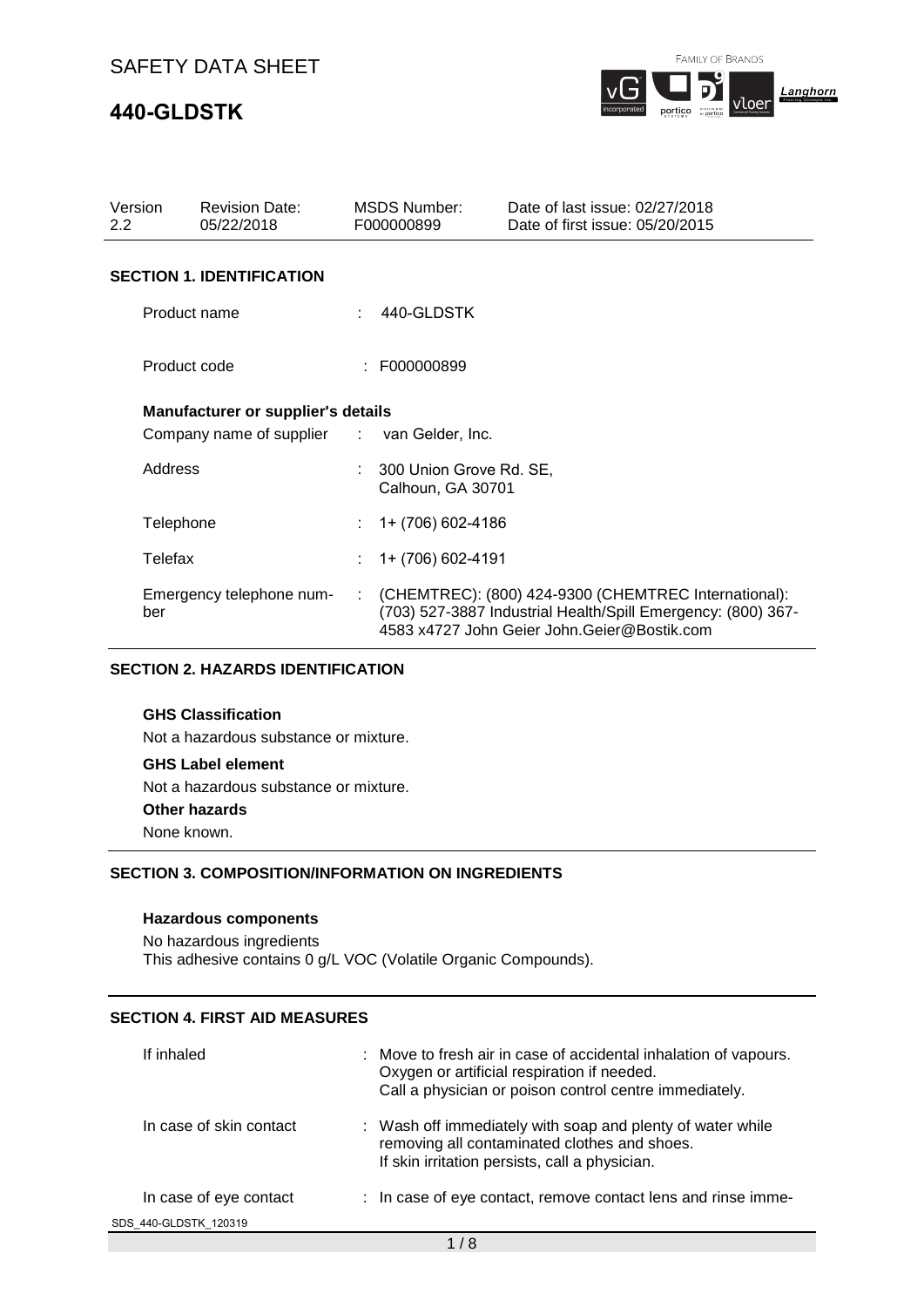# **440-GLDSTK**



| Version<br>$2.2^{\circ}$ | <b>Revision Date:</b><br>05/22/2018                               | MSDS Number:<br>F000000899                                               | Date of last issue: 02/27/2018<br>Date of first issue: 05/20/2015                                          |
|--------------------------|-------------------------------------------------------------------|--------------------------------------------------------------------------|------------------------------------------------------------------------------------------------------------|
|                          |                                                                   | 15 minutes.<br>Keep eye wide open while rinsing.<br>Seek medical advice. | diately with plenty of water, also under the eyelids, for at least                                         |
|                          | If swallowed                                                      | If conscious, drink plenty of water.                                     | : Do not induce vomiting without medical advice.<br>Never give anything by mouth to an unconscious person. |
|                          | Most important symptoms<br>and effects, both acute and<br>delayed | : None known.                                                            |                                                                                                            |

## **SECTION 5. FIREFIGHTING MEASURES**

| Suitable extinguishing media                     |    | : Foam<br>Carbon dioxide (CO2)<br>ABC powder<br>Water mist                                                                                                                                                                                                                             |
|--------------------------------------------------|----|----------------------------------------------------------------------------------------------------------------------------------------------------------------------------------------------------------------------------------------------------------------------------------------|
| Specific hazards during fire-<br>fighting        |    | : Burning produces irritant fumes.<br>Exposure to decomposition products may be a hazard to<br>health.<br>Cool closed containers exposed to fire with water spray.<br>Do not allow run-off from fire fighting to enter drains or water<br>courses.                                     |
| Hazardous combustion prod-<br>ucts               |    | : Hazardous decomposition products due to incomplete com-<br>bustion                                                                                                                                                                                                                   |
| Specific extinguishing meth-<br>ods              |    | : Use extinguishing measures that are appropriate to local cir-<br>cumstances and the surrounding environment.<br>Use water spray to cool unopened containers.<br>Fire residues and contaminated fire extinguishing water must<br>be disposed of in accordance with local regulations. |
| Special protective equipment<br>for firefighters | ÷. | In the event of fire, wear self-contained breathing apparatus.<br>Use personal protective equipment.<br>Exposure to decomposition products may be a hazard to<br>health.                                                                                                               |

## **SECTION 6. ACCIDENTAL RELEASE MEASURES**

| Personal precautions, protec-<br>tive equipment and emer-<br>gency procedures | : Use personal protective equipment.<br>Ensure adequate ventilation.<br>Material can create slippery conditions.<br>Use non-slip safety shoes in areas where spills or leaks can<br>occur. |
|-------------------------------------------------------------------------------|--------------------------------------------------------------------------------------------------------------------------------------------------------------------------------------------|
| Environmental precautions                                                     | : Prevent further leakage or spillage if safe to do so.<br>Do not let product enter drains.                                                                                                |
| SDS 440-GLDSTK 120319                                                         |                                                                                                                                                                                            |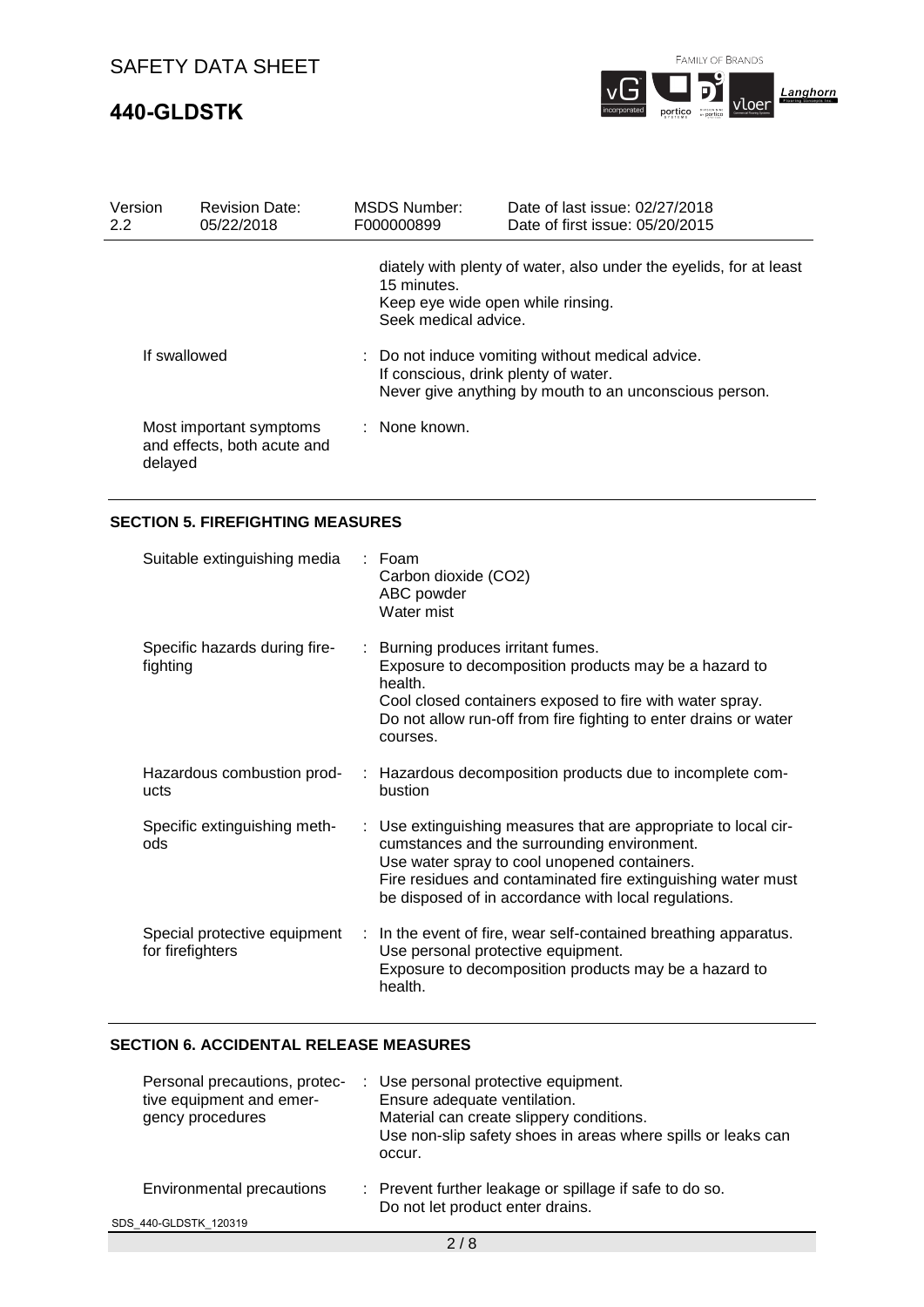# **440-GLDSTK**



| Version<br>2.2 | <b>Revision Date:</b><br>05/22/2018                      | <b>MSDS Number:</b><br>F000000899                                       | Date of last issue: 02/27/2018<br>Date of first issue: 05/20/2015                                                                                                                                                                |
|----------------|----------------------------------------------------------|-------------------------------------------------------------------------|----------------------------------------------------------------------------------------------------------------------------------------------------------------------------------------------------------------------------------|
|                |                                                          | ronment.                                                                | Do not allow contact with soil, surface or ground water.<br>Do not allow uncontrolled discharge of product into the envi-                                                                                                        |
|                | Methods and materials for<br>containment and cleaning up | : Dam up.<br>Sweep up and shovel.<br>serving environmental regulations. | Soak up with inert absorbent material (e.g. sand, silica gel,<br>acid binder, universal binder, sawdust).<br>Pick up and transfer to properly labelled containers.<br>Clean contaminated floors and objects thoroughly while ob- |

### **SECTION 7. HANDLING AND STORAGE**

| Advice on protection against<br>fire and explosion | : The product is not flammable. No special protective measures<br>against fire required.                                                                                        |
|----------------------------------------------------|---------------------------------------------------------------------------------------------------------------------------------------------------------------------------------|
| Advice on safe handling                            | : Wear personal protective equipment.<br>Handle with care.<br>Take care to avoid waste and spillage when weighing, loading<br>and mixing the product.                           |
| Conditions for safe storage                        | $\therefore$ No smoking.<br>Keep in properly labelled containers.<br>Observe label precautions.<br>Keep containers tightly closed in a dry, cool and well-<br>ventilated place. |
| Materials to avoid                                 | $\therefore$ Do not freeze.<br>Keep away from food and drink.<br>Keep away from tobacco products.                                                                               |
| Recommended storage tem- : 4 - 43 °C<br>perature   |                                                                                                                                                                                 |

### **SECTION 8. EXPOSURE CONTROLS/PERSONAL PROTECTION**

## **Components with workplace control parameters**

Contains no substances with occupational exposure limit values.

| <b>Engineering measures</b> | : Handle only in a place equipped with local exhaust (or other<br>appropriate exhaust).<br>Maintain air concentrations below occupational exposure<br>standards. |
|-----------------------------|------------------------------------------------------------------------------------------------------------------------------------------------------------------|
|                             |                                                                                                                                                                  |

## **Personal protective equipment**

| Respiratory protection | : No personal respiratory protective equipment normally re-<br>quired. |
|------------------------|------------------------------------------------------------------------|
|                        | When workers are facing concentrations above the exposure              |
|                        | limit they must use appropriate certified respirators.                 |
| SDS 440-GLDSTK 120319  |                                                                        |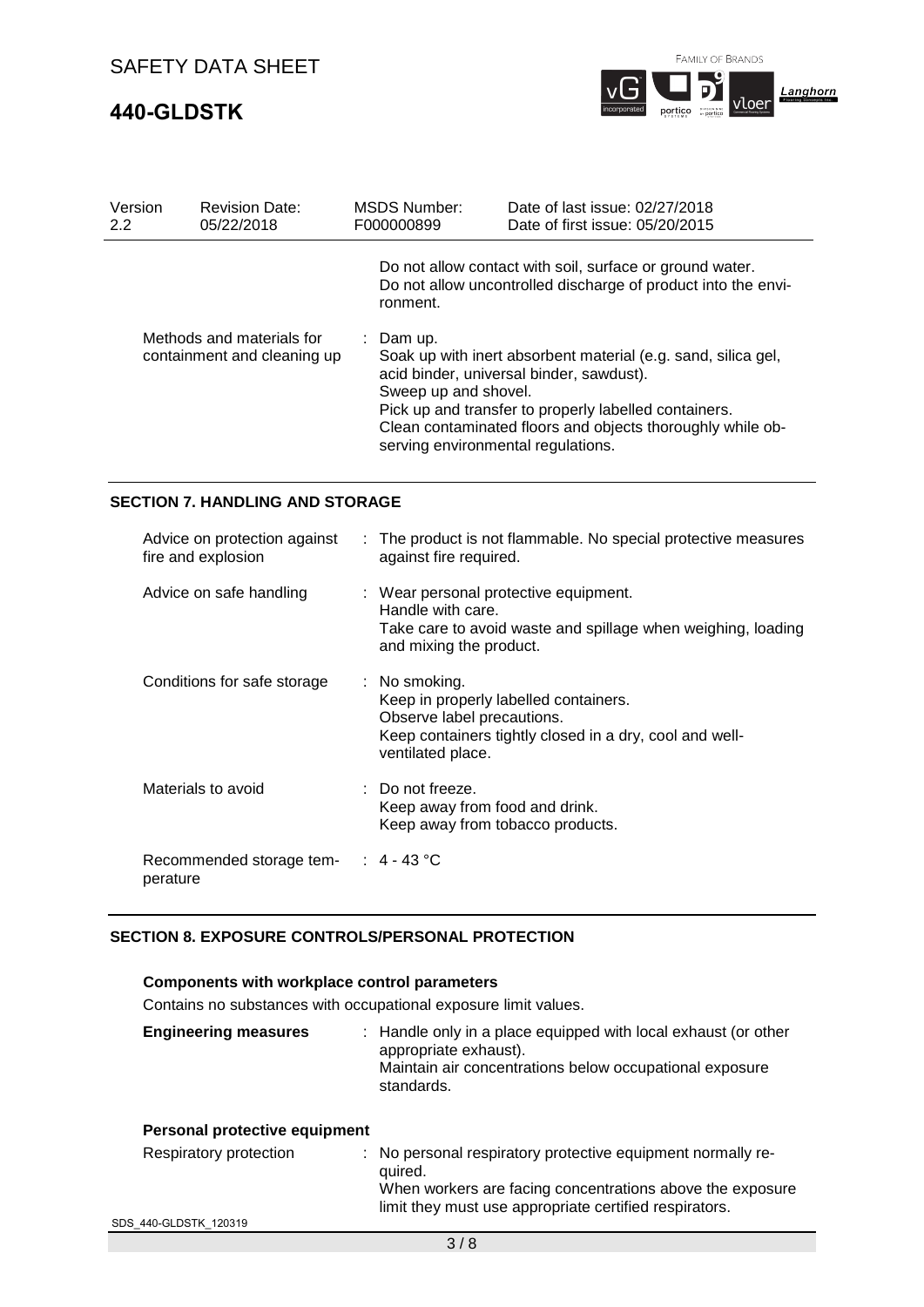# **440-GLDSTK**

FAMILY OF BRANDS



| Version<br>2.2 | <b>Revision Date:</b><br>05/22/2018 | <b>MSDS Number:</b><br>F000000899                                                   | Date of last issue: 02/27/2018<br>Date of first issue: 05/20/2015                                                                                                                                                                                                                      |
|----------------|-------------------------------------|-------------------------------------------------------------------------------------|----------------------------------------------------------------------------------------------------------------------------------------------------------------------------------------------------------------------------------------------------------------------------------------|
|                |                                     |                                                                                     | Use NIOSH approved respiratory protection.                                                                                                                                                                                                                                             |
|                | Hand protection<br>Material         | : Impervious gloves                                                                 |                                                                                                                                                                                                                                                                                        |
|                | Eye protection                      | : Safety glasses with side-shields<br>Tightly fitting safety goggles<br>Face-shield |                                                                                                                                                                                                                                                                                        |
|                | Skin and body protection            | : Chemical resistant apron                                                          | Footwear protecting against chemicals<br>Skin should be washed after contact.<br>Change working clothes after each workshift.                                                                                                                                                          |
|                | Protective measures                 | : Avoid contact with skin.<br>at the specific workplace.                            | When using do not eat, drink or smoke.<br>Personal protective equipment comprising: suitable protective<br>gloves, safety goggles and protective clothing<br>The type of protective equipment must be selected according<br>to the concentration and amount of the dangerous substance |
|                | Hygiene measures                    | Do not smoke.<br>ing the inside, before re-use.                                     | Keep away from food and drink.<br>Avoid contact with skin, eyes and clothing.<br>Change working clothes after each workshift.<br>Remove and wash contaminated clothing and gloves, includ-                                                                                             |

### **SECTION 9. PHYSICAL AND CHEMICAL PROPERTIES**

| Appearance                  | : paste                 |
|-----------------------------|-------------------------|
| Colour                      | : tan                   |
| Odour                       | : mild, characteristic  |
| рH                          | $: 8.0 - 9.0$           |
| Melting point/range         | ∶   No data available   |
| Boiling point/boiling range | : 212 $\degree$ F       |
| Flash point                 | $\cdot$ > 212 °F        |
| Vapour pressure             | :   No data available   |
| Density                     | : $1,130 - 1,150$ kg/m3 |
|                             |                         |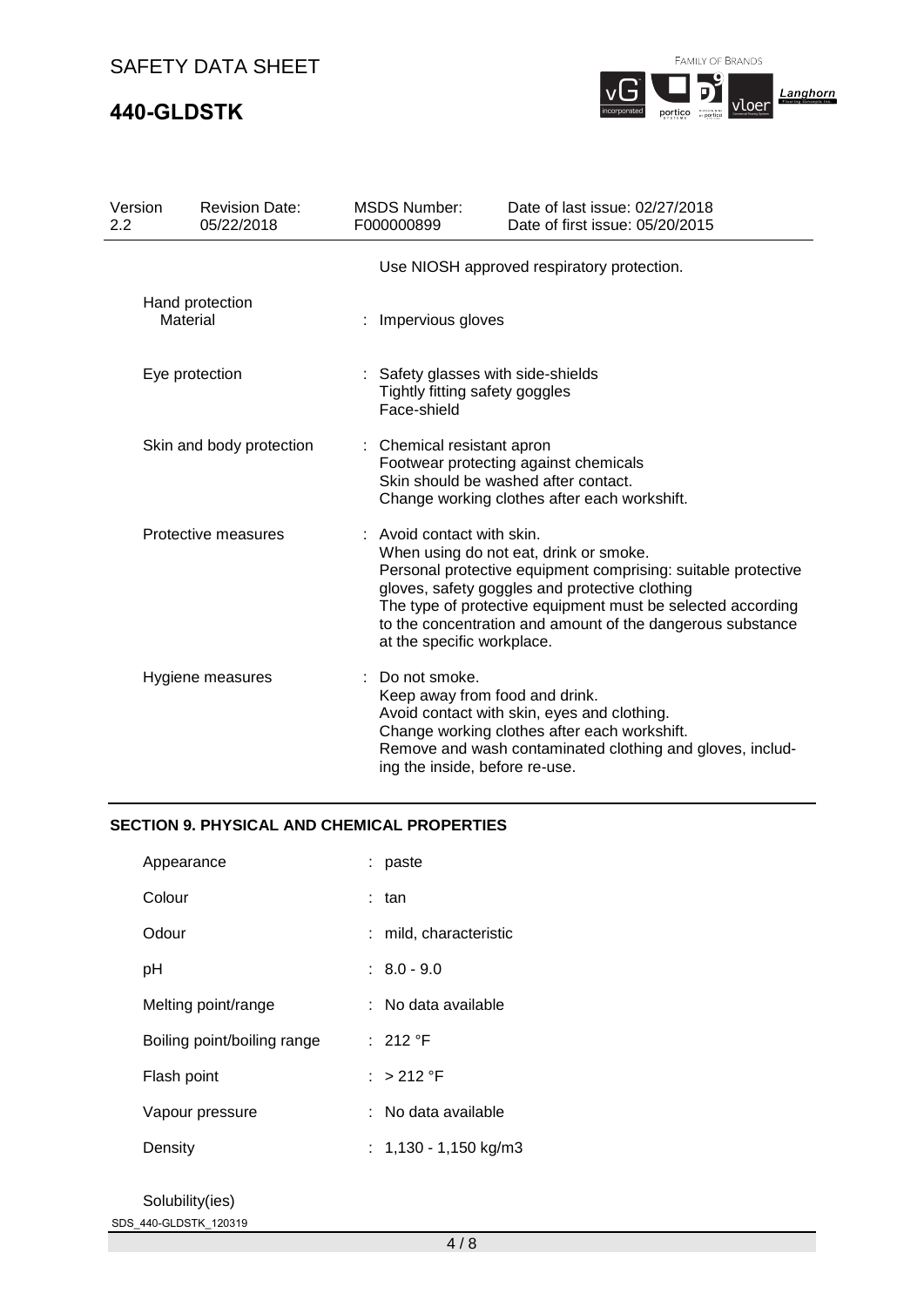# **440-GLDSTK**



portico

| <b>Revision Date:</b><br>Version<br>05/22/2018<br>2.2 | <b>MSDS Number:</b><br>F000000899 | Date of last issue: 02/27/2018<br>Date of first issue: 05/20/2015 |  |
|-------------------------------------------------------|-----------------------------------|-------------------------------------------------------------------|--|
| Water solubility                                      | $:$ insoluble                     |                                                                   |  |
| Solubility in other solvents                          | : Not applicable                  |                                                                   |  |
| Partition coefficient: n-<br>octanol/water            | : Not applicable                  |                                                                   |  |
| <b>Explosive properties</b>                           | : Not applicable                  |                                                                   |  |

## **SECTION 10. STABILITY AND REACTIVITY**

| Reactivity                              | : Stable                                                                                        |  |
|-----------------------------------------|-------------------------------------------------------------------------------------------------|--|
| Possibility of hazardous reac-<br>tions | : Stable under recommended storage conditions.                                                  |  |
| Conditions to avoid                     | $\therefore$ Protect from frost.                                                                |  |
| Incompatible materials                  | : Oxidizing agents<br>Strong acids and strong bases                                             |  |
| Hazardous decomposition<br>products     | : Carbon dioxide (CO2), carbon monoxide (CO), oxides of ni-<br>trogen (NOx), dense black smoke. |  |

## **SECTION 11. TOXICOLOGICAL INFORMATION**

### **Acute toxicity**

| <b>Product:</b>           |                                               |
|---------------------------|-----------------------------------------------|
| Acute oral toxicity       | : Remarks: This information is not available. |
| Acute inhalation toxicity | : Remarks: This information is not available. |
| Acute dermal toxicity     | : Remarks: This information is not available. |

## **Skin corrosion/irritation**

**Product:**

Remarks: This information is not available.

### **Serious eye damage/eye irritation**

### **Product:**

Remarks: This information is not available.

### **Respiratory or skin sensitisation**

#### **Product:**

SDS\_440-GLDSTK\_120319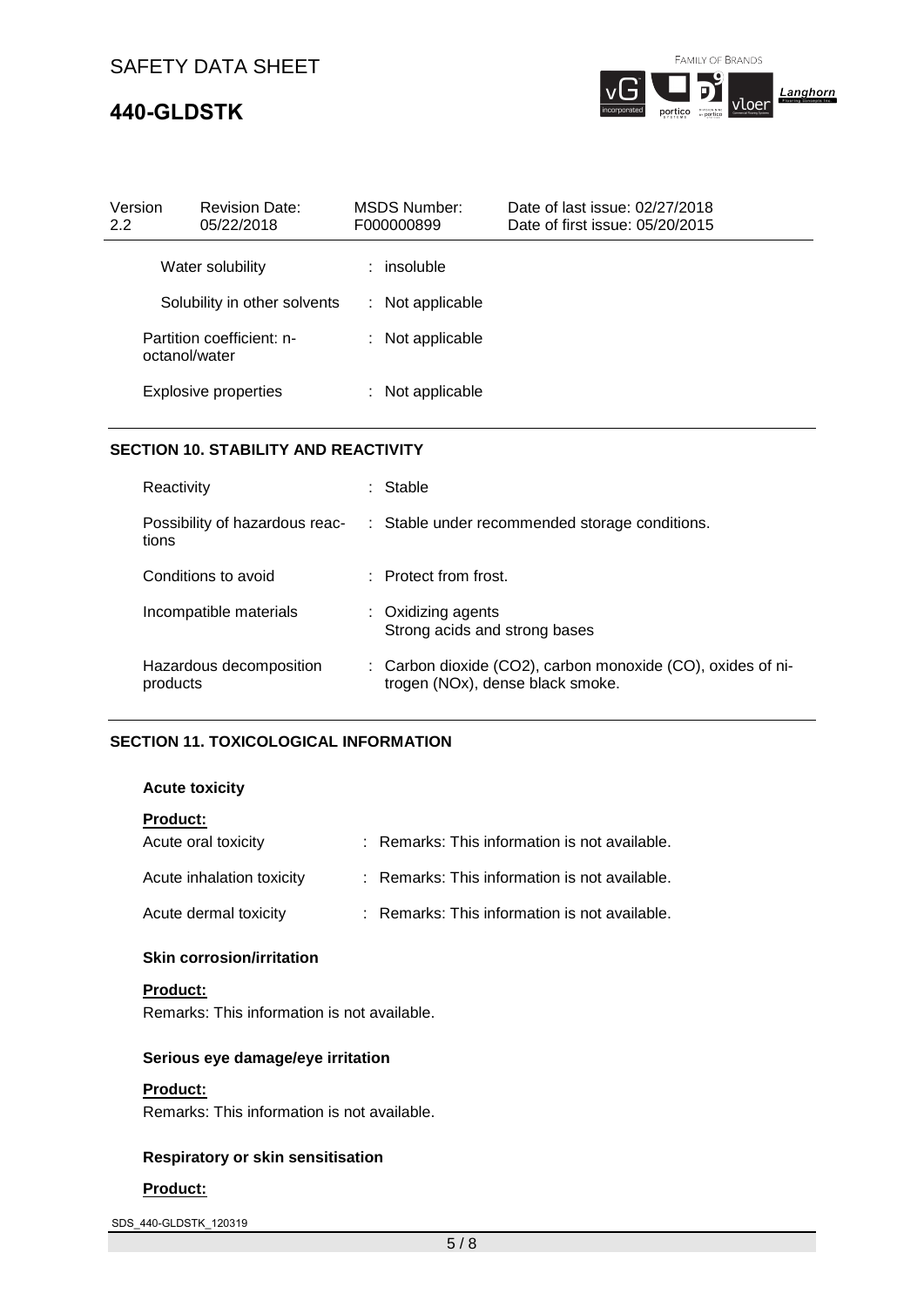# **440-GLDSTK**

FAMILY OF BRANDS



| Version<br>$2.2^{\circ}$ | <b>Revision Date:</b><br>05/22/2018         | <b>MSDS Number:</b><br>F000000899                                                                                                                   | Date of last issue: 02/27/2018<br>Date of first issue: 05/20/2015                                                                  |
|--------------------------|---------------------------------------------|-----------------------------------------------------------------------------------------------------------------------------------------------------|------------------------------------------------------------------------------------------------------------------------------------|
|                          | Remarks: This information is not available. |                                                                                                                                                     |                                                                                                                                    |
|                          | Carcinogenicity                             |                                                                                                                                                     |                                                                                                                                    |
| <b>IARC</b>              |                                             | human carcinogen by IARC.                                                                                                                           | No component of this product present at levels greater than or<br>equal to 0.1% is identified as probable, possible or confirmed   |
| <b>OSHA</b>              |                                             | No component of this product present at levels greater than or<br>equal to 0.1% is identified as a carcinogen or potential carcino-<br>gen by OSHA. |                                                                                                                                    |
| <b>NTP</b>               |                                             | by NTP.                                                                                                                                             | No component of this product present at levels greater than or<br>equal to 0.1% is identified as a known or anticipated carcinogen |

## **SECTION 12. ECOLOGICAL INFORMATION**

| <b>Ecotoxicity</b>                                        |                            |
|-----------------------------------------------------------|----------------------------|
| <b>Product:</b><br>Toxicity to fish                       | Remarks: No data available |
| Toxicity to daphnia and other<br>aquatic invertebrates    | Remarks: No data available |
| Toxicity to algae                                         | Remarks: No data available |
|                                                           |                            |
| <b>Persistence and degradability</b><br>No data available |                            |
| <b>Bioaccumulative potential</b><br>No data available     |                            |
| <b>Mobility in soil</b>                                   |                            |
| No data available                                         |                            |
| Other adverse effects<br>No data available                |                            |

## **SECTION 13. DISPOSAL CONSIDERATIONS**

| <b>Disposal methods</b> |                                                                                                                                                                              |
|-------------------------|------------------------------------------------------------------------------------------------------------------------------------------------------------------------------|
| Waste from residues     | : Do not dispose of waste into sewer.<br>Dispose of in accordance with local regulations.<br>Can be landfilled or incinerated, when in compliance with local<br>regulations. |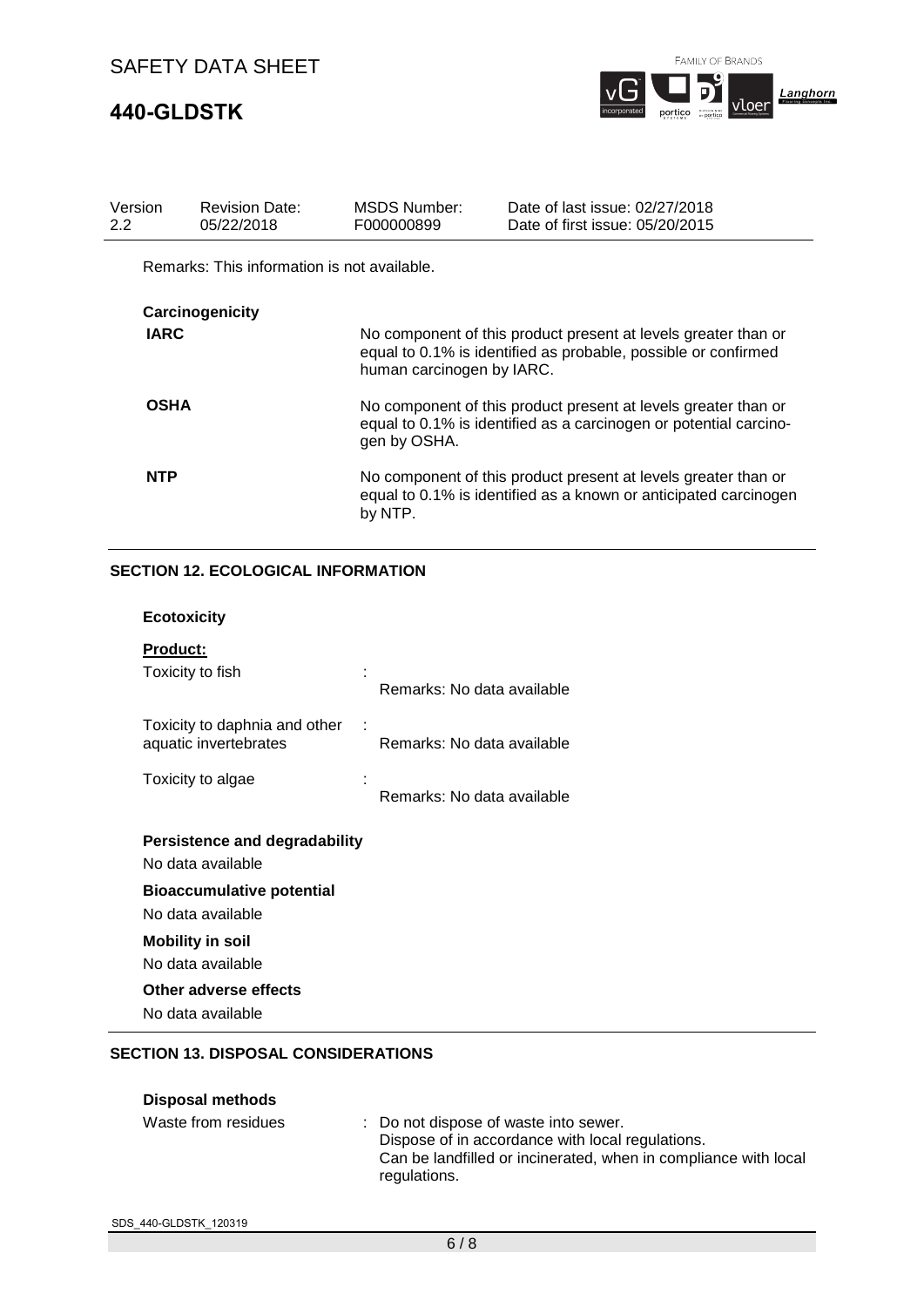# **440-GLDSTK**



| Version<br>2.2                                                                                                                                               | <b>Revision Date:</b><br>05/22/2018                   | <b>MSDS Number:</b><br>F000000899 | Date of last issue: 02/27/2018<br>Date of first issue: 05/20/2015                                            |
|--------------------------------------------------------------------------------------------------------------------------------------------------------------|-------------------------------------------------------|-----------------------------------|--------------------------------------------------------------------------------------------------------------|
| Contaminated packaging<br>Clean container with water.<br>Empty containers should be taken to an approved waste han-<br>dling site for recycling or disposal. |                                                       |                                   |                                                                                                              |
|                                                                                                                                                              | <b>SECTION 14. TRANSPORT INFORMATION</b>              |                                   |                                                                                                              |
|                                                                                                                                                              | <b>International Regulation</b>                       |                                   |                                                                                                              |
| <b>UNRTDG</b>                                                                                                                                                | Not regulated as a dangerous good                     |                                   |                                                                                                              |
|                                                                                                                                                              | <b>IATA-DGR</b><br>Not regulated as a dangerous good  |                                   |                                                                                                              |
|                                                                                                                                                              | <b>IMDG-Code</b><br>Not regulated as a dangerous good |                                   |                                                                                                              |
|                                                                                                                                                              | Not applicable for product as supplied.               |                                   | Transport in bulk according to Annex II of MARPOL 73/78 and the IBC Code                                     |
|                                                                                                                                                              | <b>National Regulations</b>                           |                                   |                                                                                                              |
| <b>49 CFR</b>                                                                                                                                                | Not regulated as a dangerous good                     |                                   |                                                                                                              |
| <b>49 CFR</b>                                                                                                                                                | Not regulated as a dangerous good                     |                                   |                                                                                                              |
|                                                                                                                                                              | <b>SECTION 15. REGULATORY INFORMATION</b>             |                                   |                                                                                                              |
|                                                                                                                                                              | <b>SARA 302</b>                                       |                                   | No chemicals in this material are subject to the reporting re-<br>quirements of SARA Title III, Section 302. |
|                                                                                                                                                              | <b>SARA 313</b>                                       |                                   | $\cdot$ This material does not contain any chemical components with                                          |

| <b>SARA 313</b>           | : This material does not contain any chemical components with<br>known CAS numbers that exceed the threshold (De Minimis)<br>reporting levels established by SARA Title III, Section 313.                          |
|---------------------------|--------------------------------------------------------------------------------------------------------------------------------------------------------------------------------------------------------------------|
| <b>California Prop 65</b> | This product does not contain any chemicals known to State<br>of California to cause cancer, birth defects, or any other re-<br>productive harm.                                                                   |
| <b>TSCA</b>               | All components of this product appear on the Inventory of<br>Chemical Substances published by the U.S. Environmental<br>Protection Agency (EPA) under the authority of the Toxic<br>Substances Control Act (TSCA). |